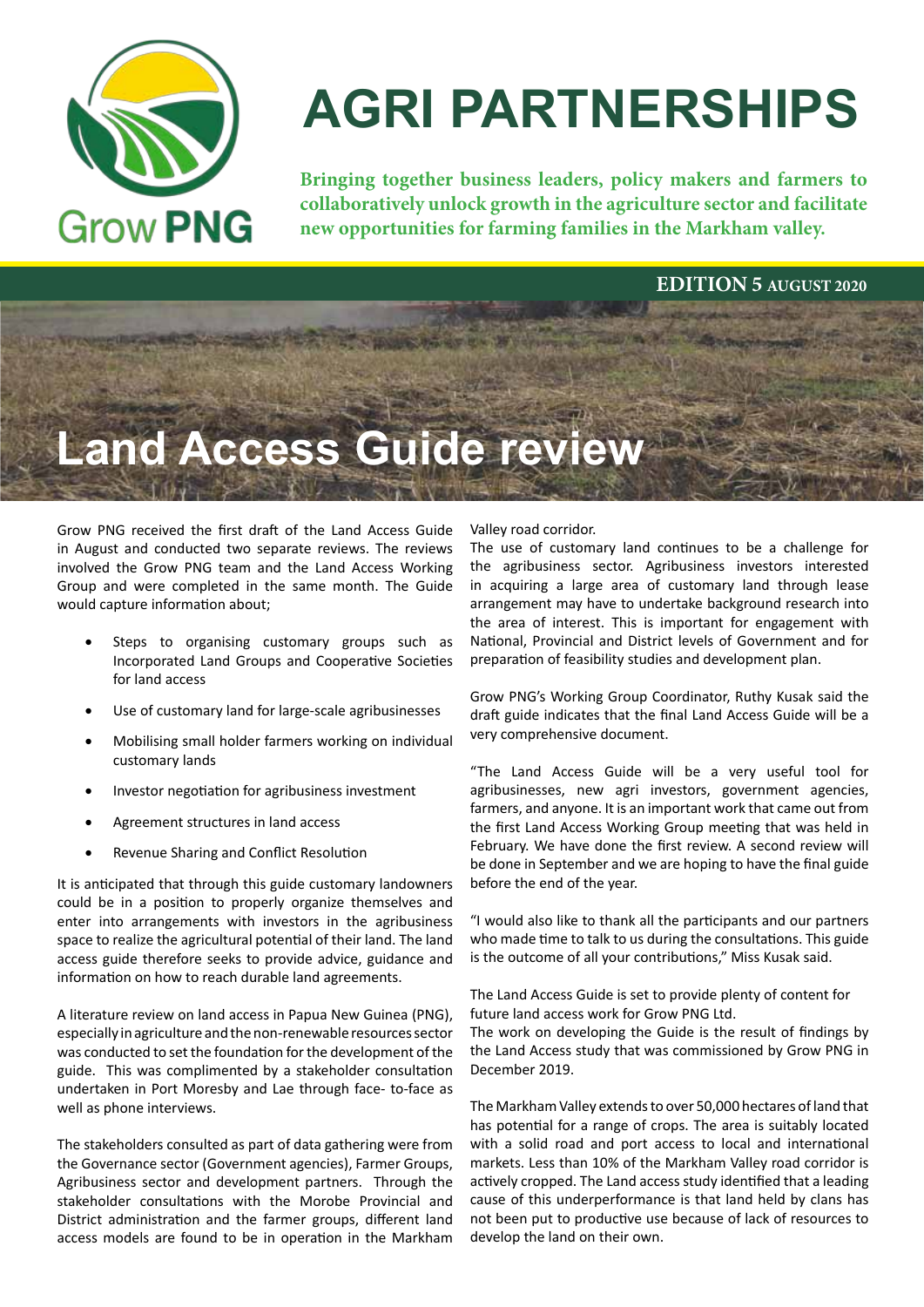### **One year on (May 2019 - May 2020) highlights**



"Our focus remains on improving the livelihoods of farmers by 20% in the Markham region, It is a tall order but a goal that must be achieved and will be achievable when we engage different levels of stakeholders farmers, community, agribusinesses and government."

Grow PNG celebrated its one-year anniversary in May 2020.

Over the past 12 months, we have achieved many successes – established our office, completed our governance requirements, and now have a full team in place.

By the end of 2019, we started several important tasks such as soil sampling in the Markham region and land access consultations.

Our intention for 2020 was to focus on stakeholder engagement, roll out vital and relevant learning events, and build our profile in the marketplace through communications efforts.

However, in these unprecedented times of COVID-19, we have had to review our strategy to adjust to the challenges presented to ensure we continue progressing in our work.

pling with the new realities brought upon by the pandemic. We must evaluate the impact of COVID-19 on farming and understand the extent of disruptions put upon the supply chain. Stakeholders in the agriculture sector need to address priority issues such as food security and the sustainability of the country's food supply chain.

We see technology playing an important role during COVID-19 and this role will become more defined in the future.

"Our focus remains on improving the livelihoods of farmers by 20% in the Markham region. It is a tall order but a goal that must be achieved and will be achievable when we engage different levels of stakeholders – farmers, community, agribusinesses and government.

The Markham region plays an important role in shaping a national agenda on food security, industrial growth and agriculture-based employment generation.

Grow PNG is looking forward to establishing this agenda once we have the data on the Markham region and results from our land access initiative. In our view, these insights will help us evaluate the valley's potential contribution to agriculture growth in Papua New Guinea.



Any organisation is welcome to become a partner of Grow PNG and its Working Groups. Partners are expected to have an interest in the country and agriculture, a commitment to supporting smallholders and rural development and an openness to partner with other organisations in a pre-competitive space.

I am sure that all stakeholders, locally and globally, are grap-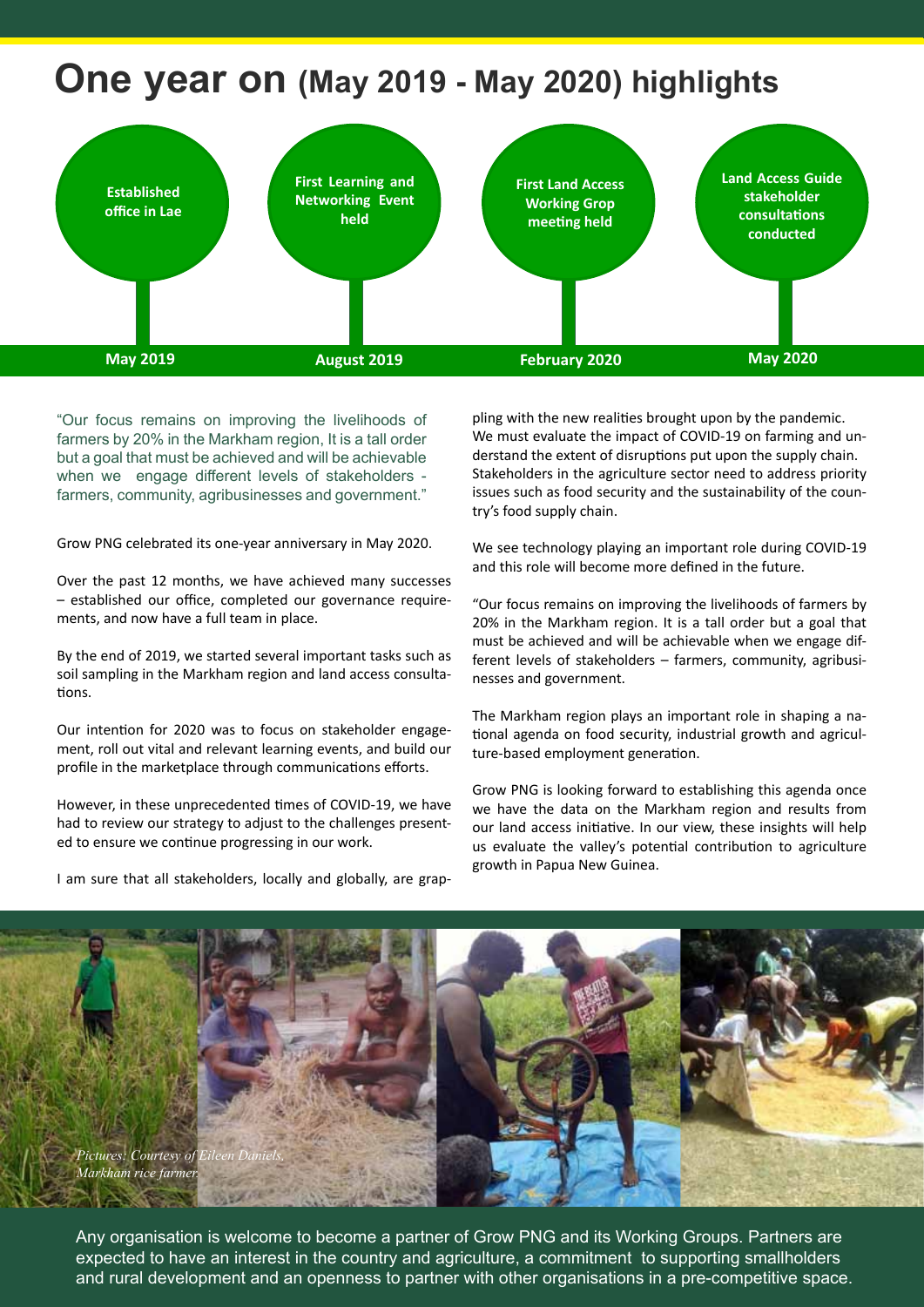### **Census and agriculture development**

National Population and Housing Census 2021 is important to agriculture and other major developments. The main goal of any development should be about improving people's livelihoods. The agriculture sector alone involves majority of the population in both urban and rural areas in farming, markets, suppliers of agriculture solutions etc.

Since the 2011 census, the agriculture sector has progressed amid many challenges such as poor roads, land access issues, lack of markets. The population at that census was 7,254,442 and today it is over 8million.

#### **Household Activities 2011 Census Agriculture**

The 2011 census highlighted information about households engaged or not engaged in various types of agricultural activities. Growing food crops, vegetables and roots crops and rearing livestock were the main activities that 74% and 44% of households were engaged in.

For the households engaged in growing food crops, vegetables and root crops, 77% did so for their own consumption. Other agricultural activities such as betel nut (42%), coffee (40%) and coconut (35%) were also important to the households. More than 94% of households engaged in growing coffee or cocoa did so for cash.

Household agricultural activities in the urban and rural sector were similar but at different levels. Food crops, vegetables and root crops, and coconut were the main crops grown by 70% of urban households for their own consumption.

In the rural sector, 78% of households were engaged in growing food crops, vegetables and root crops for their own consumption. More than 97% of rural households were engaged in growing cocoa mainly for cash and 74% of households were engaged in fishing for own use.

By province, with the exception of NCD, the proportion of households engaged in growing food crops, vegetables and root crops varied from a low of 62% in West New Britain Province to a high of 87% in Hela province.

| Type of activity             | Total     |      |         | Urban   |      |         | Rural     |      |         |
|------------------------------|-----------|------|---------|---------|------|---------|-----------|------|---------|
|                              | Engaged   | Cash | Own use | Engaged | Cash | Own use | Engaged   | Cash | Own use |
| Total ACTIVITIES(**)         | 4.199.723 | 45.5 | 54.5    | 121,159 | 48.1 | 51.9    | 4.078.564 | 45.4 | 54.6    |
| Cocoa                        | 21.8      | 97.1 | 29      | 5.7     | 90.8 | 9.2     | 23.5      | 97.2 | 2.8     |
| Colee                        | 39.6      | 94.8 | 5.2     | 5.5     | 87.5 | 12.5    | 43.1      | 94.8 | \$2     |
| Rubber                       | 2.0       | 72.2 | 27.8    | 1.2     | 59.1 | 40.9    | 21        | 72.9 | 27.1    |
| Oil Paim                     | 2.8       | 746  | 25.4    | 1.6     | 63.8 | 36.2    | 2.9       | 75.2 | 24.8    |
| Coconut                      | 34.6      | 29.3 | 70 7    | 16.2    | 30.4 | 69.6    | 36.4      | 29.2 | 70.8    |
| <b>Betel Nut</b>             | 41.5      | 45.3 | 54.7    | 19.6    | 54.1 | 45.9    | 43.7      | 44.9 | 55.1    |
| Livestock                    | 44.3      | 33.5 | 66.5    | 8.0     | 48.5 | 51.5    | 48.0      | 33.3 | 66.7    |
| Poultry                      | 24.6      | 39.4 | 60.6    | 7.7     | 60.5 | 39.5    | 26.3      | 38.7 | 61.3    |
| Food wegetables & root crops | 73.9      | 22.6 | 77.4    | 23.3    | 30.4 | 69.6    | 79.0      | 22.4 | 77.6    |
| Fishing                      | 19.3      | 26.0 | 740     | 63      | 38.9 | 61.1    | 20.6      | 25.6 | 74.4    |
| Other                        | 13.0      | 54.3 | 45.7    | 5.4     | 56.3 | 43.7    | 13.8      | 54.2 | 45.8    |

#### **Income generating activities**

Selling food crops and cooked food (62%) and selling betel nut and mustard (44%) were the common income generating activities for citizen households.

Selling meat at market or roadside was the third most common activity accounting for 28%. The pattern was similar in both urban and rural sector. More than 32% of urban households were engaged in selling betel nut and mustard while 29% were engaged in selling food crops and cooked food.

In the rural sector, 66% of households were engaged in selling food crops and cooked food and 45% were engaged in selling betel nut and mustard.

#### **Morobe's contribution to Agriculture**

Morobe's population in 2011 was 123,754. With the largest population and also the largest province in land mass compared to other provinces, Morobe had the third lowest agriculture production per household at 69.7 %.

All the districts have huge agriculture potential. The Markham District with 62,495 population recorded in the 2011 census has the advantage to becoming the agriculture hub of the province because the district has a good highway connection that links directly to Nadzab airport and to the shiiping port in Lae city.

| <b>Citizen households</b>                                                               | Momase Region |                      |              |        |  |  |  |
|-----------------------------------------------------------------------------------------|---------------|----------------------|--------------|--------|--|--|--|
|                                                                                         | Morobe        | Madang               | ESP          | WSP    |  |  |  |
| Total households                                                                        | 123,754       | 83,238               | 34,800       | 42,010 |  |  |  |
| Average household size (persons)                                                        | 5.4           | 5.9                  | 53           | 33     |  |  |  |
| Home ownership (% of households)                                                        | 92.1          | 94.2                 | 94.0         | 94.5   |  |  |  |
| Traditional dwellings (% of households)                                                 | 72.4          | 86.2                 | 87.5         | 87.0   |  |  |  |
| Household engaged in growing food crops.<br>vegetables and root crops (% of households) | $-69.7$       | 75.4                 | 77.2         | 74,1   |  |  |  |
| Household engaged in growing betehnut<br>(% of households)                              | $-53.0$       | 75.9<br>995B)        | 前日米          | 73.6   |  |  |  |
| Household engaged in selling food crops and<br>cooked food (% of households)            | 55.6          | 57.4<br><b>COLLA</b> | 55.5<br>- 17 | 52.    |  |  |  |
| Household engaged in selling betelnut/mustard<br>(% of households)                      | \$5.0         | 70.5                 | 61.5         | 53.9   |  |  |  |

#### **Census 2021**

The conduct of census is a universal practice undertaken by countries all over the world including PNG. Censuses are conducted in compliance with set standards and in accordance with the United Nations (UN) Principles and Recommendations for Population and Housing Censuses. PNG as a member to the UN conforms to these set standards and principles in the conduct of its censuses.

In many other countries including PNG where the cost of conducting a census is very high, censuses are conducted every 10 years. To date, PNG has conducted four (4) censuses - 1980, 1990, 2000 and 2011. The next census will be in July 2021.

Populations are constantly growing and changing and a census is conducted to show what the population is like now and how it has changed over time. The results from the census provide the basis for development planning. For example, the census will show the size and distribution of the population in each province, the ages of the people, how many children are attending school, how many people have jobs, etc.

"Our government under the Organic Law, needs up-to-date information to plan for development and proper allocation of resources for roads, bridges, aid posts, schools and other community needs. The census remains the major source of data for policy and development planning both at the national and subnational levels," Census 2021 Director, Mrs Hajily Kele said.

#### *References*

*https://png-data.sprep.org/dataset/2011-census-report-economic https://www.pngcensus2020.com/*

**p3**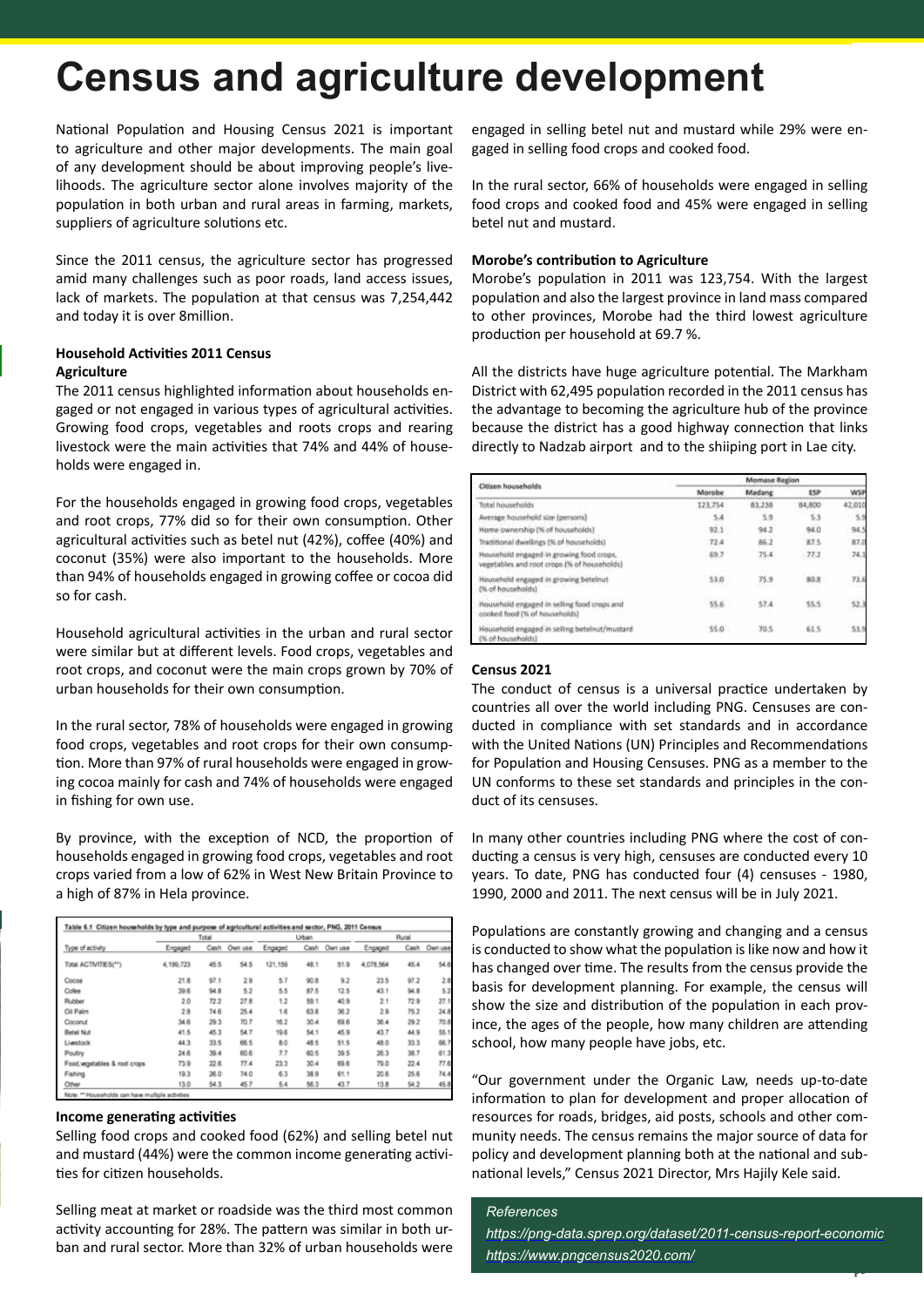## **Adjusting to changes to move forward**

The operating environment that we find ourselves in is changing and Grow PNG as a new entity to the Grow Asia Partnership has to also adapt to these changes.

Grow PNG's work is built around engaging with stakeholders regularly. When the program was designed one year ago, that engagement was expected to be in person.

In most cases, even though there may be some instances when meetings will become phone meetings, rather than face to face meetings, this mode of interaction with stakeholders is under challenge.

Covid 19 has brought about new impositions on face to face meetings. Social distancing and sanitation behaviours requires minimizing person to person contacts in a business environment. But work must continue, and interactions must be managed in such a way as to be compliant with the changes.

The stakeholders, particularly those at farmer and land-owner levels need to be aware of those changes, and what it means to them.

"We need to appreciate the gaps and seek to close it. An intervention need not be even about technology. It should be about workplace practices and the advantage of being part of the adjustments to these new practices early.

"We need to just step back and talk about work adjustments that we must take. Ultimately, we perceive that encouraging and understanding of how business practices will evolve under a new normal is the first step in embracing new ways of doing things. This should translate into more interest and commitment to adopting new ways of doing things using internet-based conferencing technologies such as *zoom, webex* and *go to meeting*," Grow PNG Executive Director, Ivan Pomaleu said.

With the help of new digital ways of working, it is still possible to hold a meeting or workshop. Many workshops and meetings can be redesigned. It all starts with an entry point and a good way to begin is to focus on the potential and positive effects of connecting and collaborating in a digital environment.

Grow PNG's mandate is to build stakeholder partnerships in and around agriculture and to utilise agribusinesses development to address growth in agriculture and farmer livelihoods and welfare.

An important part of our work is to improve knowledge and information in agriculture, whether it is in technology, farming practices or business management.

### **Grow PNG Learning Event in September**

The Digital Awareness Workshop is being organised to create awareness about the importance of adapting to changes to continue to stay engaged with customers and stakeholders.

The objective of the one-day workshop is to review the changing landscape, identify key challenges and build an appreciation with stakeholders about what adjustments are necessary in personal, society and business conduct.

#### **Topics**

The workshop would be discussing topics such as;

- 1. Key changes in the operating environment
- 2. Impact of covid 19 in typical work-place settings generally and specifically in agriculture
- 3. Technologies which are now on the market that address these emerging challenges such as zoom, webex meeting etc;
- 4. Implications of not adjusting to these changes
- 5. Advantages and disadvantages of Digital Events

6. Examples of digital networking practices in stakeholder consultations, market access and digital payment that benefited farmers.

#### Target Audience

Agriculture stakeholders such as farmers, agribusinesses,

### Topic: Digital Awareness Workshop Date: Thursday 24 September 2020

financial institutions, supply chain, ICT practitioners, online communicators, those who could benefit from future electronic changes in management practices and any individuals or organisations who are interested in determining what the future business practices under covid 19 would look like.

A representative from Grow Asia will also provide insight into the organisation's digital learning program.

#### Covid-19 Safety Protocol

Grow PNG is committed to hosting the Digital Awareness Workshop within the covid-19 health and safety measures. Participants will have access to hand sanitizers, face masks and practice social distancing.

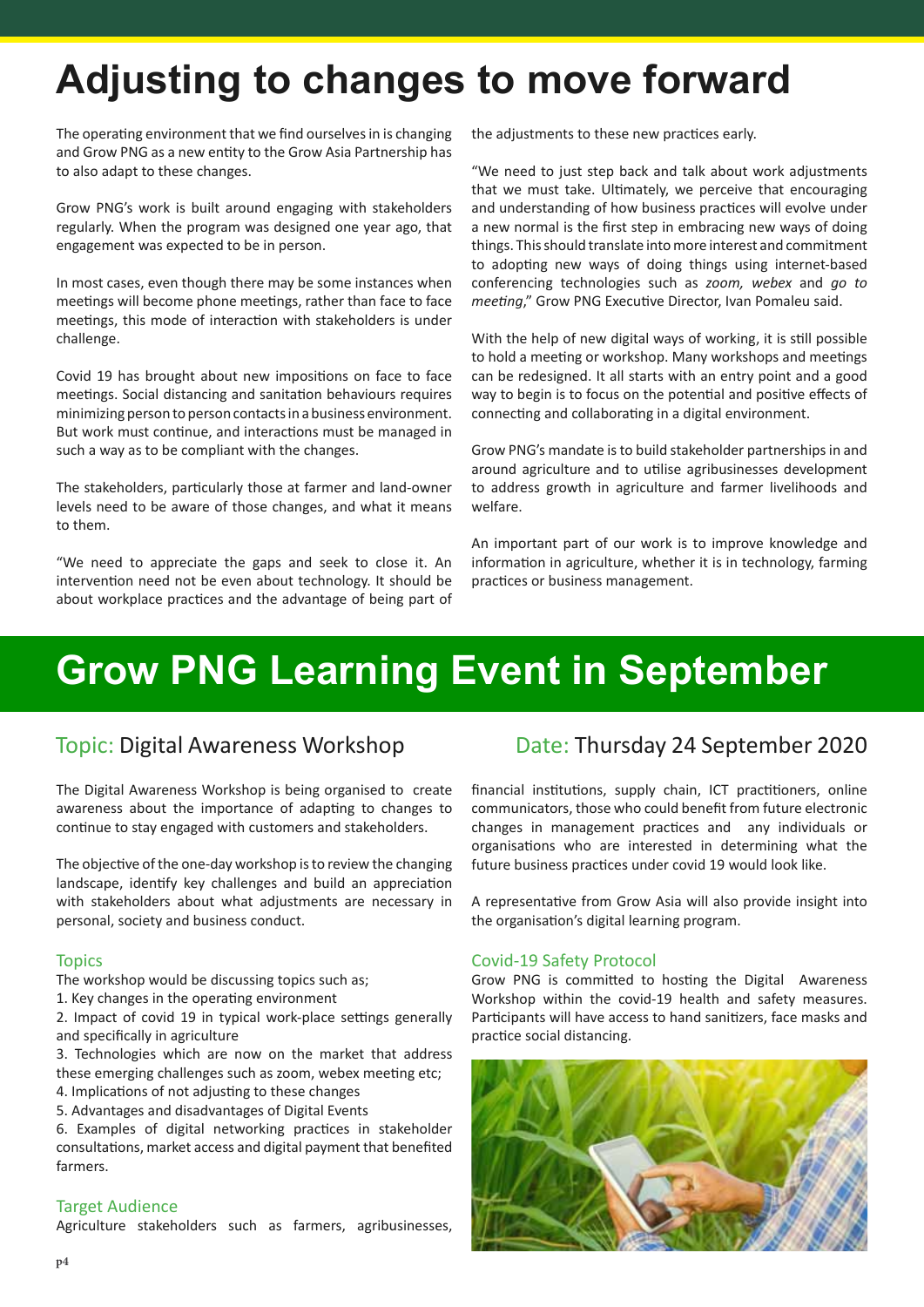## **Revenue Sharing in Agribusiness**

The main goal of every business is to ensure its investment is able to generate revenue and Agri-businesses are no different.

Businesses that deal directly with people and especially land owners often face many challenges.

One of the key challenges that leads to disagreements and end of investment is Revenue Sharing (how revenue is shared based on some revenue sharing agreement).

Like any other business, an agribusiness must make revenue or profit from its investment so it can continue to operate and meet obligations set out in a revenue sharing agreement.

The Land Access Guide being developed by Grow PNG and currently going through a review process discusses Revenue Sharing that also looks at some structure and approaches on how revenue sharing agreements can be done.

Revenue sharing is defined as the distribution of the total amount of income generated by the sale of the produce, after expenses are deducted. It is therefore the profit that is shared by the parties or shareholders of a business.

Every business or investment involves revenue sharing among its shareholders. There are different approaches depending on the business type and the agreements that are in place. The selection of the revenue sharing approach may depend on the types of farming business (either large scale or small scale) and the arrangements and agreement between the parties.

In dealing with customary landowners this often provides a challenge especially when land owners do not put up any equity (finance/stock) in a project, but only lease their customary land to the agribusiness investor.

Customary land owners are often not well informed about some of the approaches of revenue sharing and what possibilities exist. There is also a limit to knowledge and information that are disseminated. It is important for customary landowners to understand that developing the land and converting that to an economic asset requires investment input such as finance.

Once the land is developed, the investor wants a return on the investment after paying off the expenses. This is the profit that is shared between the parties (land owners and investor/ business).

#### Structure of Revenue Sharing

Farming is a business in which land, labour, and capital are combined through the application of management. Each of these factors are owned or contributed by different parties. The payment for each factor should be equal to their value as an input to production. That means the revenue sharing structure should involve the following:

- **Investors**
- Farmers/Labour
- Customary Land Owners
- Land-owning unit/Land Groups



#### The investors

The investors will always want quality and quantity of farm produce that suits the demand of its consumer. To ensure that the required quantity and quality are produced, the investor will provide farm input such as seeds, fertilizers, machineries and technologies for farming based on the required standard. The service fee for supplying the farm inputs will be deducted by the investors upon purchasing the farm produce based on the agreement between the parties. The purchasing amount goes to the farmers to compensate for the labour input.

#### Farmers / Labour

The farm inputs such as seeds, fertilizers and machines and technologies need labour force to fulfil their purpose so the farmers who provides the labour deserves a fee. The labour fee in large scale farming business comes as wages while in small scale it is the amount earned from selling the farm produce. It tends to be a common practice that the labourers on the farm are paid a minimum wage. The customary landowners and communities near such agribusiness establishments tend to be the ones providing labour. Where the agribusiness model is based on contract farming, then the return for labour is the amount per the contract for each supply of produce.

#### Customary Landowners

It is the customary landowners who agreed for their land to be used by the investor for farming based on a valid signed written agreement between the parties. They deserve rent to be paid to them by the investor for the lease of their land based on the lease agreement in place.

#### Land Owning Unit / Land Groups

A land-owning unit is the entity that owns the customary land that an agribusiness investor might be leasing. A rent is usually paid on the lease of the land, and depends on land size, and how the lease agreement is structured. There are a number of approaches for possible revenue sharing that can be worked out. A customary landowning group can negotiate a better option for revenue sharing based on the following approaches:

- Land Leasing
- Land Owner Company (LANCO)
- Smallholder farming
- Crop Share Lease
- Fixed-cash Lease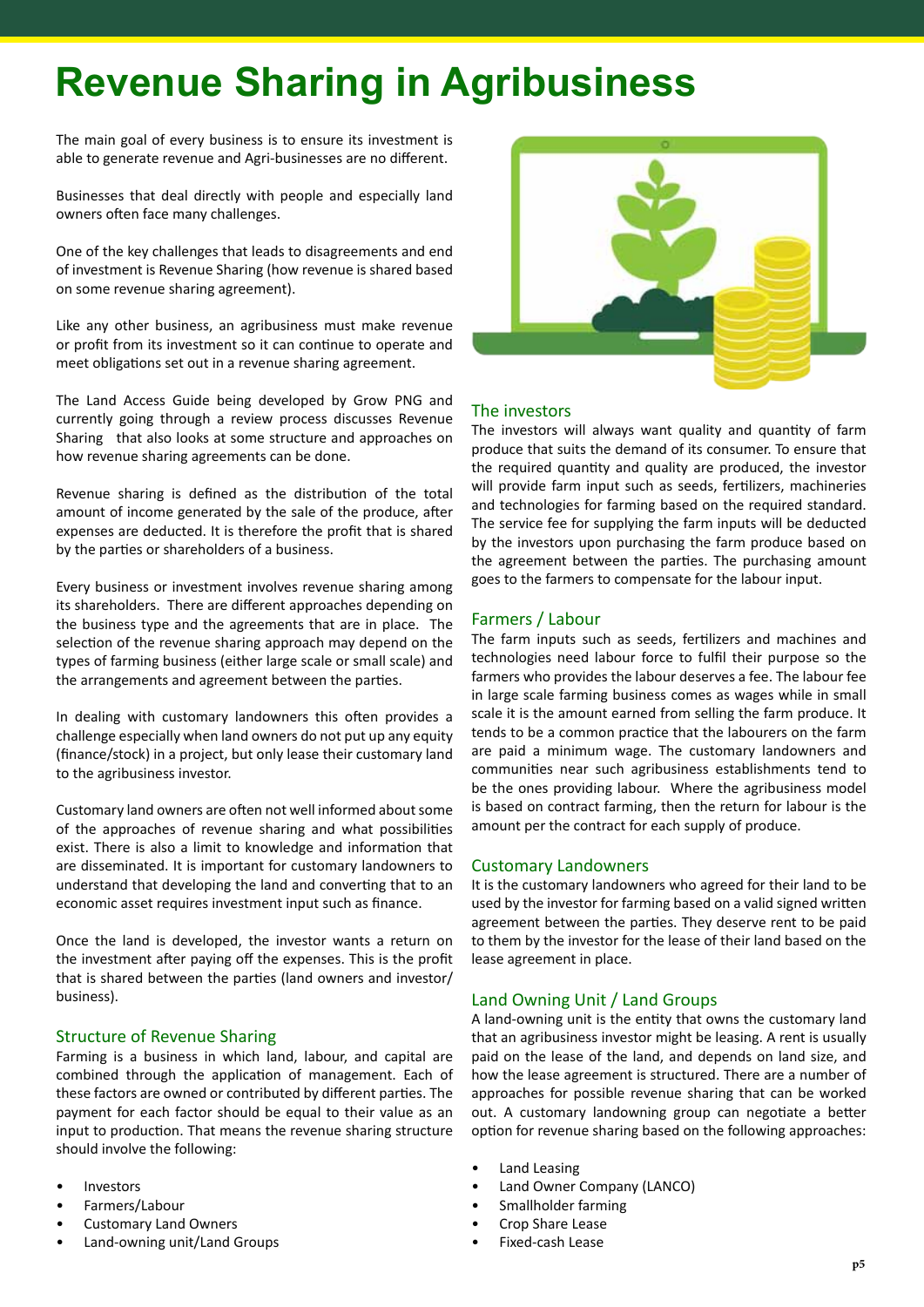

### Empowering Women in Agriculture through Responsible Investing: Pespectives from Asia

Women in Agribusiness Asia (WOMAG) recently partnered with Grow Asia and the OECD Centre for Responsible Business Conduct in a webinar on "Responsible Agricultural Investing in Southeast Asia". Webinar speakers discussed perspectives on due diligence and the responsibilities of investors in financing agriculture and forestry supply chains.

 In this article, we aim to demonstrate the importance of applying a gender-lens across the finance pipeline. We address how responsible financing can impact women, particularly smallholders and explore how investments in women in agriculture are implemented in Asia, as well as the challenges that exist, and how to overcome them. We also provide a set of tools to support responsible investing and share how agribusiness professionals can engage on these topics in Southeast Asia with WOMAG.

#### What is Responsible Finance?

Responsible financing models, platforms and activities have skyrocketed in the last few years. Trends show that stocks with sound environmental and social targets may fare better than those without these targets, even in times of crisis. There are many definitions and "types" of responsible (or sustainable) investments, which vary among asset managers, impact investors, commercial lenders, and third-party auditors. At the basic level, a claim of responsible finance indicates that investments catalyze positive outcomes alongside financial returns. Responsible finance can also help investors reach their sustainable development goal (SDG) targets.

#### Investing in Women in Agriculture

In Southeast Asia, there is growing interest in one responsible financing approach that focuses on women's economic empowerment, often called "gender-lens investing." Gender-lens investments can include deploying capital to women-owned enterprises, women-led businesses, and companies which center women and girls as part of their business model (among others). Of course, a financial return is also expected.

There are many international and regional standards and resources available to guide gender-lens investment in agriculture, as it is broadly recognized as a critical lever for women's empowerment and sustainable development. A few key documents are linked in the resources section at the end of this piece.

Women account for just over 40% of the agricultural labor force. Yet, women in forestry, agriculture and fisheries receive just 7% of agricultural investment. Women in the agriculture sector face significant barriers in accessing finance, especially in rural economies. These constraints vary across cultures and geographies, depending on entrenched gender norms, sex-based laws and regulations, and access to education. Women often spend more time managing their households, which limits the hours allotted to engage in financial endeavors. Further, banks may not view women as legitimate clients, assuming their primary responsibilities are in the domestic sphere and that they can rely on spouses or fathers for resources.

Women have fewer opportunities and legal protections than men for owning property, opening bank accounts, or earning higher incomes that can be used as collateral in financial transactions. In more extreme cases, women have trouble obtaining the identification documents necessary for accessing financial services in the first place. Illiteracy levels are highest among rural women, who historically achieve fewer years of education than men. In turn, women can struggle to understand what financial products and services exist and how they can navigate the system to access these opportunities. Responsible finance models can accelerate access to finance, credit, and financial literacy among women smallholders, while creating a larger pool of bankable clients and return on investment.

#### Cases from Asia

In Singapore, the Women's Livelihood Bond (WLB) was arranged by the Impact Investment Exchange (IIX) in 2017. The bond is evaluated based on SDG-linked metrics, including Goal 5 (Gen-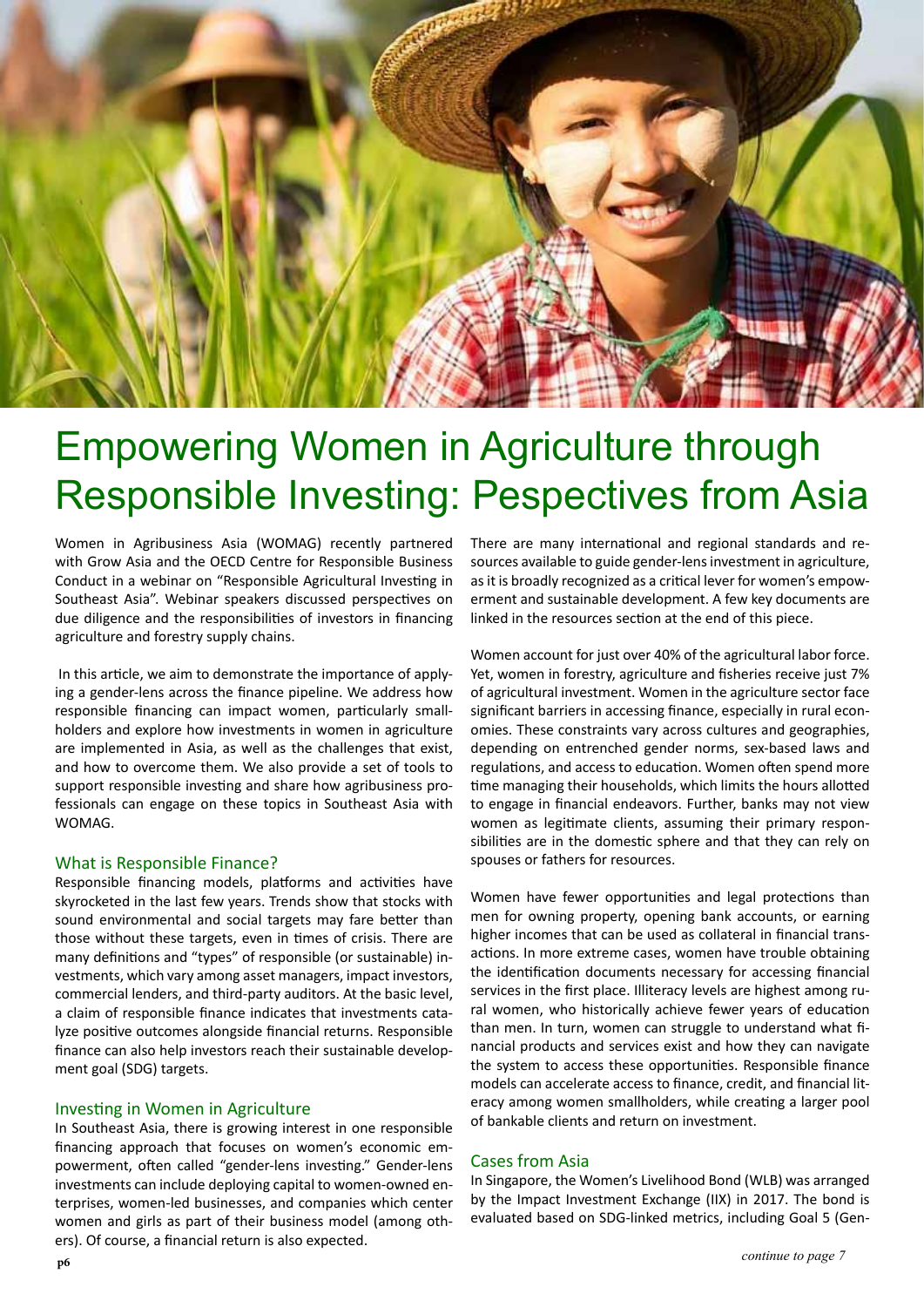### Empowering Women in Agriculture through Responsible Investing: Pespectives from Asia

der Equality) Goal 8 (Decent Work and Economic Growth) and Goal 17 (Partnerships for the Goals). The WLB aims to empower 385,000 women in Cambodia, Vietnam and the Philippines through enhanced access to credit, market linkages, and affordable goods and services. With US\$8 million raised, the bond demonstrates interest among international investors for responsible gender-lens financing.

In China, fintech conglomerate CreditEase launched a public welfare program called YiNongDai to fight poverty and empower women. YiNongDai has reached 200,000 rural women farmers in Henan Province so far, matching with clients through local NGOs and cooperatives and using phone apps equipped with blockchain technology. Small loans of up to Rmb 20,000 help these women diversify crops, buy livestock, or develop businesses such as shops at interest rates of 2% to 10% depending on the context. Zhang Yanbin, chairwomen of the Nanmazhuang Ecological Agricultural Products Cooperative, says of the program: "Funding inspires left-behind women to do something positive. Previously they have children to take care of and cannot do anything else, especially between the [planting and harvesting] seasons...But when they have funding, they begin to think about doing something: they develop a start-up spirit."

International NGO Mercy Corps created the "Building Resilience Through the Integration of Gender and Empowerment" (BRIGE) project in Indonesia's West Nusa Tenggara Province aimed to drive inclusive microfinance. Mercy Corps connected Bank Perkreditan Rakyat (national rural bank) with women's farming cooperatives. The bank developed flexible and gender-responsive administrative policies as well as group-based mobile services, and conducted bespoke training sessions around the benefits of savings and maintaining a strong financial history. After participating in the BRIGE project, one woman farmer said, "I now realize that saving money under the pillows must be replaced with saving money at the bank."

#### Looking Ahead

Responsible finance is a key enabler to drive progress towards the SDGs and ensure gender equity, especially in agriculture, a sector that relies heavily on women's labor and stands to make strong gains by fostering and harnessing an entrepreneurial spirit in women. And while investing in women farmers and agripreneurs is a core element of responsible finance, a genderlens should be applied across the finance pipeline to include those who decide where capital is invested. At the end of 2019, the majority (65%) of venture capital firms globally did not have a single woman partner (although this is improving). Many organizations, including the OECD, Grow Asia and WOMAG are placing increasing importance upon building capacity among industry professionals, including women, to drive responsible finance.

#### Resources for Responsible Finance

The OECD-FAO Guidance for Responsible Agricultural Supply Chains provides a sector-specific guide for companies through a five-step framework for risk-based due diligence. This guidance



calls for enterprises to: help eliminate discrimination against women; enhance their meaningful participation in decisionmaking and leadership roles; ensure their professional development; and facilitate their equal access and control over natural resources, inputs, tools, a financial services, training, markets and information.

The OECD Due Diligence Guidance for Responsible Business Conduct provides clarity on how companies and the financial sector can integrate gender-lens into their due diligence process. Investors can ask whether companies consider how actual and potential adverse impacts may differ for or be specific to women.

The ASEAN Guidelines on Promoting Responsible Investment in Food, Agriculture and Forestry (ASEAN RAI) encourage regional economic development, food and nutrition security, food safety and equitable benefits, as well as the sustainable use of natural resources. The ASEAN RAI calls for a gender-lens to promote and ensure workers' rights, fair wages, land tenure rights, diverse leadership, and more.

This piece was originally posted on WOMAG's Insights page. WOMAG is a women-run and volunteer-led association of professional women and men committed to creating an inclusive community of food and agribusiness professionals. Their mission is to foster the insights required to address the challenges facing the industry in Southeast Asia and build a pool of future leaders for our industry.

> By Erin Sweeney (Grow Asia & WOMAG Committee Member) and Melanie Levine (WOMAG Committee Member)